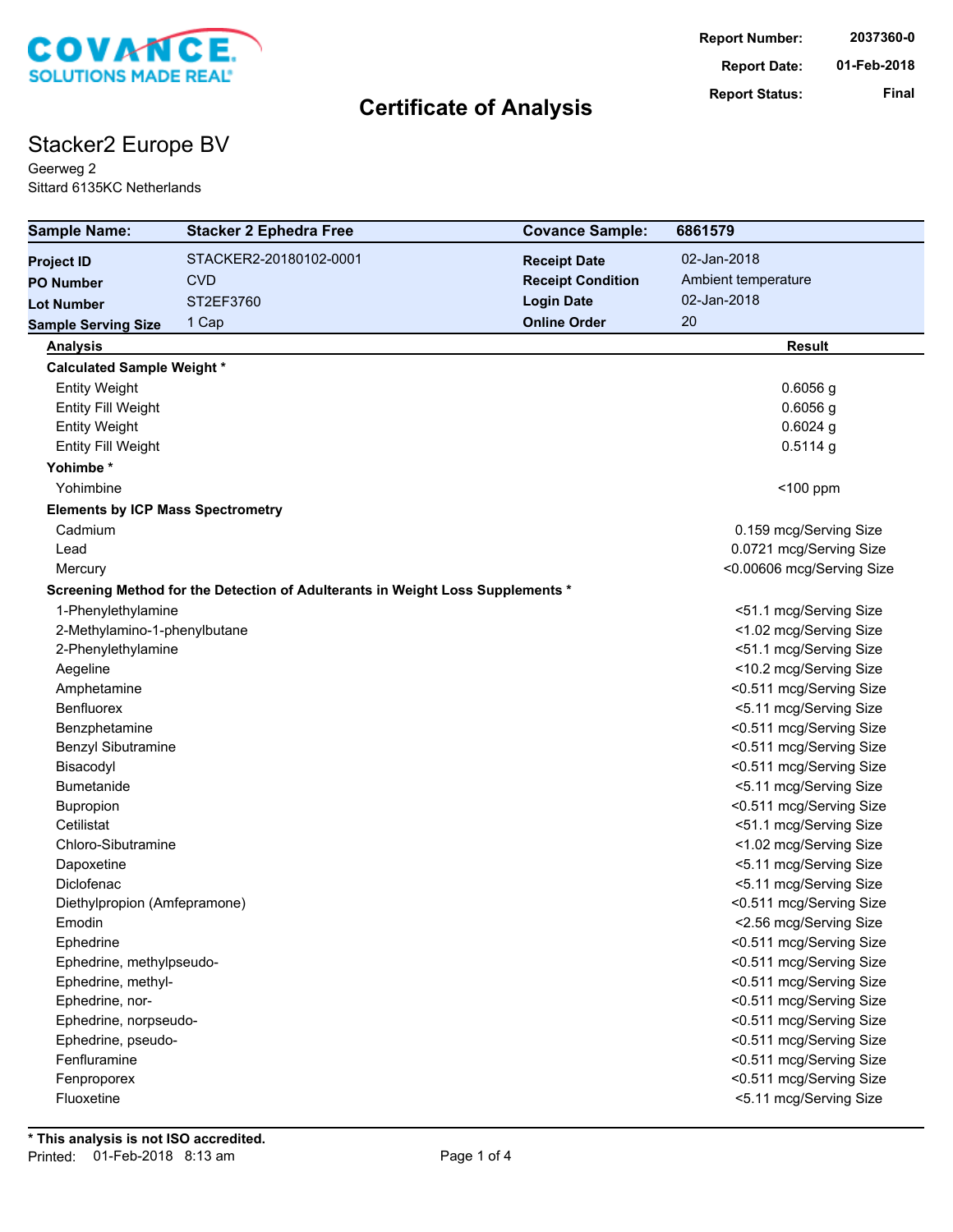

# Stacker2 Europe BV

Geerweg 2 Sittard 6135KC Netherlands

| <b>Sample Name:</b>           | <b>Stacker 2 Ephedra Free</b>                                                  | <b>Covance Sample:</b>   | 6861579                  |
|-------------------------------|--------------------------------------------------------------------------------|--------------------------|--------------------------|
| <b>Project ID</b>             | STACKER2-20180102-0001                                                         | <b>Receipt Date</b>      | 02-Jan-2018              |
| <b>PO Number</b>              | <b>CVD</b>                                                                     | <b>Receipt Condition</b> | Ambient temperature      |
| <b>Lot Number</b>             | ST2EF3760                                                                      | <b>Login Date</b>        | 02-Jan-2018              |
| <b>Sample Serving Size</b>    | 1 Cap                                                                          | <b>Online Order</b>      | 20                       |
| <b>Analysis</b>               |                                                                                |                          | Result                   |
|                               | Screening Method for the Detection of Adulterants in Weight Loss Supplements * |                          |                          |
| Furosemide                    |                                                                                |                          | <51.1 mcg/Serving Size   |
| Glybenclamide                 |                                                                                |                          | <5.11 mcg/Serving Size   |
| Homosibutramine               |                                                                                |                          | <1.02 mcg/Serving Size   |
| Hordenine                     |                                                                                |                          | <2.56 mcg/Serving Size   |
| Lorcaserin                    |                                                                                |                          | <5.11 mcg/Serving Size   |
| Metformin                     |                                                                                |                          | <5.11 mcg/Serving Size   |
| Methylphenethylamine, beta    |                                                                                |                          | <0.511 mcg/Serving Size  |
| N,N-Dimethylphenylethylamine  |                                                                                |                          | <0.511 mcg/Serving Size  |
| N-Desmethyl sertraline        |                                                                                |                          | <5.11 mcg/Serving Size   |
| N-Desmethyl sibutramine       |                                                                                |                          | <0.511 mcg/Serving Size  |
| N-Didesmethyl sibutramine     |                                                                                |                          | <1.02 mcg/Serving Size   |
| N,alpha-Diethylphenethylamine |                                                                                |                          | <0.511 mcg/Serving Size  |
|                               | N-Formyl N,N-Didesmethyl Sibutramine                                           |                          | <1.02 mcg/Serving Size   |
| NIDA-41020                    |                                                                                |                          | <1.02 mcg/Serving Size   |
| N-Methyltryptamine            |                                                                                |                          | <1.02 mcg/Serving Size   |
| N-Methyltyramine              |                                                                                |                          | <0.511 mcg/Serving Size  |
| Octopamine                    |                                                                                |                          | <511 mcg/Serving Size    |
| Orlistat                      |                                                                                |                          | <5.11 mcg/Serving Size   |
| Paroxetine                    |                                                                                |                          | <1.02 mcg/Serving Size   |
| Phendimetrazine               |                                                                                |                          | <0.511 mcg/Serving Size  |
| Phenolphthalein               |                                                                                |                          | <5.11 mcg/Serving Size   |
| Phentermine                   |                                                                                |                          | <1.02 mcg/Serving Size   |
| Phenytoin                     |                                                                                |                          | <51.1 mcg/Serving Size   |
| Picamilon                     |                                                                                |                          | <5.11 mcg/Serving Size   |
| Propranolol                   |                                                                                |                          | <2.56 mcg/Serving Size   |
| Rimonabant                    |                                                                                |                          | <1.02 mcg/Serving Size   |
| Sertraline                    |                                                                                |                          | <0.511 mcg/Serving Size  |
| Sibutramine                   |                                                                                |                          | <0.511 mcg/Serving Size  |
| Synephrine                    |                                                                                |                          | <5.11 mcg/Serving Size   |
| Theobromine                   |                                                                                |                          | 657 mcg/Serving Size     |
| Theophylline                  |                                                                                |                          | 60.9 mcg/Serving Size    |
| Topiramate                    |                                                                                |                          | <10.2 mcg/Serving Size   |
| Tyramine                      |                                                                                |                          | 12.9 mcg/Serving Size    |
|                               | Polycyclic Aromatic Hydrocarbons-Low Level                                     |                          |                          |
| Benz(a)anthracene             |                                                                                |                          | 0.0105 mcg/Serving Size  |
| Benzo(a)pyrene                |                                                                                |                          | 0.00689 mcg/Serving Size |
| Benzo(b)fluoranthene          |                                                                                |                          | 0.00828 mcg/Serving Size |
| Benzo(g,h,i)perylene          |                                                                                |                          | 0.00686 mcg/Serving Size |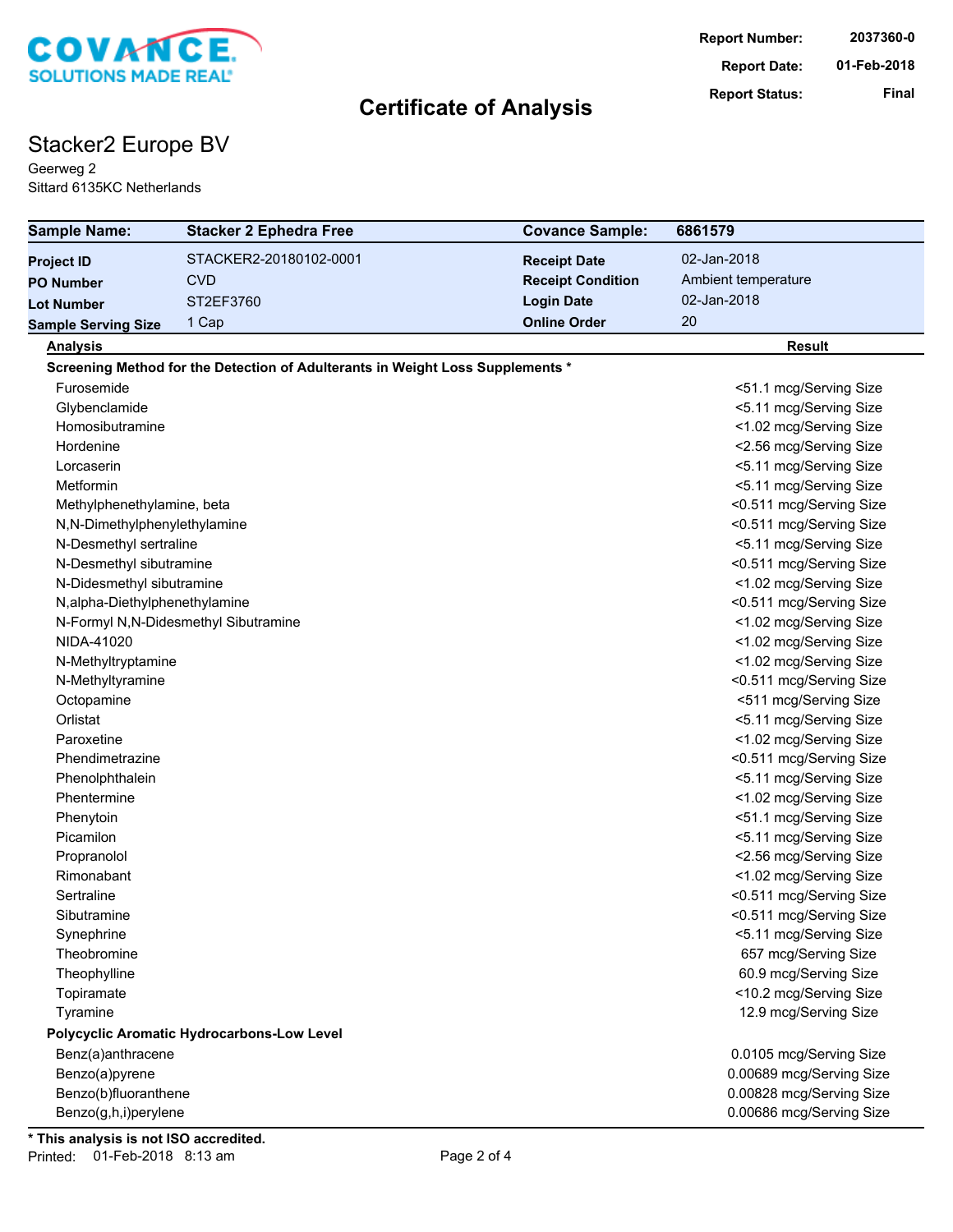

# Stacker2 Europe BV

Geerweg 2 Sittard 6135KC Netherlands

| <b>Sample Name:</b>                                                                          | <b>Stacker 2 Ephedra Free</b>                                                                                                                                                                                                                                                                                                                                     | <b>Covance Sample:</b>   | 6861579                                 |
|----------------------------------------------------------------------------------------------|-------------------------------------------------------------------------------------------------------------------------------------------------------------------------------------------------------------------------------------------------------------------------------------------------------------------------------------------------------------------|--------------------------|-----------------------------------------|
| <b>Project ID</b>                                                                            | STACKER2-20180102-0001                                                                                                                                                                                                                                                                                                                                            | <b>Receipt Date</b>      | 02-Jan-2018                             |
| <b>PO Number</b>                                                                             | <b>CVD</b>                                                                                                                                                                                                                                                                                                                                                        | <b>Receipt Condition</b> | Ambient temperature                     |
| <b>Lot Number</b>                                                                            | ST2EF3760                                                                                                                                                                                                                                                                                                                                                         | <b>Login Date</b>        | 02-Jan-2018                             |
| <b>Sample Serving Size</b>                                                                   | 1 Cap                                                                                                                                                                                                                                                                                                                                                             | <b>Online Order</b>      | 20                                      |
| <b>Analysis</b>                                                                              |                                                                                                                                                                                                                                                                                                                                                                   |                          | Result                                  |
|                                                                                              | <b>Polycyclic Aromatic Hydrocarbons-Low Level</b>                                                                                                                                                                                                                                                                                                                 |                          |                                         |
| Benzo(k)fluoranthene                                                                         |                                                                                                                                                                                                                                                                                                                                                                   |                          | 0.00741 mcg/Serving Size                |
| Chrysene                                                                                     |                                                                                                                                                                                                                                                                                                                                                                   |                          | 0.0184 mcg/Serving Size                 |
| Dibenz(a,h)anthracene                                                                        |                                                                                                                                                                                                                                                                                                                                                                   |                          | 0.000830 mcg/Serving Size               |
| Indeno(1,2,3-c,d)pyrene                                                                      |                                                                                                                                                                                                                                                                                                                                                                   |                          | 0.00535 mcg/Serving Size                |
| Pyrene                                                                                       |                                                                                                                                                                                                                                                                                                                                                                   |                          | >0.0256 mcg/Serving Size                |
| <b>Method References</b>                                                                     |                                                                                                                                                                                                                                                                                                                                                                   |                          | <b>Testing Location</b>                 |
| <b>Calculated Sample Weight (PREP)</b>                                                       |                                                                                                                                                                                                                                                                                                                                                                   |                          | <b>Covance Laboratories - Madison</b>   |
| <b>Calculated Sample Weight (PREP_HAR)</b>                                                   |                                                                                                                                                                                                                                                                                                                                                                   |                          | <b>Covance Laboratories - Harrogate</b> |
|                                                                                              | Elements by ICP Mass Spectrometry (ICP_MS_S)                                                                                                                                                                                                                                                                                                                      |                          | <b>Covance Laboratories - Harrogate</b> |
| International, 94(4): 1240 - 1242 (2011).                                                    | Official Methods of Analysis, Method 2011.19 and 993.14, AOAC INTERNATIONAL, (Modified).<br>Pequette, L.H., Szabo, A., Thompson, J.J., "Simultaneous Determination of Chromium, Selenium, and Molybdenum in<br>Nutritional Products by Inductively Coupled Plasma/Mass Spectrometry: Single-Laboratory Validation," Journal of AOAC                               |                          |                                         |
|                                                                                              | Polycyclic Aromatic Hydrocarbons-Low Level (LLPAH_S)                                                                                                                                                                                                                                                                                                              |                          | <b>Covance Laboratories - Madison</b>   |
| Covance Inc. developed method                                                                |                                                                                                                                                                                                                                                                                                                                                                   |                          |                                         |
| Screening Method for the Detection of Adulterants in Weight Loss Supplements<br>(ADULTER1_S) |                                                                                                                                                                                                                                                                                                                                                                   |                          | <b>Covance Laboratories - Madison</b>   |
| 6767-6790 (2014).                                                                            | Lukas Vaclavik, Alexander J. Krynitsky, Jeanne I. Rader, "Mass spectrometric analysis of pharmaceutical adulterants in<br>products labeled as botanical dietary supplements or herbal remedies: a review.," Analytical and Bioanalytical Chemistry, 27:                                                                                                           |                          |                                         |
|                                                                                              | B.J. Venhuisa, M.E. Zwaagstrab, P.H.J. Keizersa, D. de Kaste, "Dose-to-dose variations with single packages of counterfeit<br>medicines and adulterated dietary supplements as a potential source of false negatives and inaccurate health risk<br>assessments," Journal of Pharmaceutical and Biomedical Analysis, 89:158-165 (2014).                            |                          |                                         |
|                                                                                              | Daniel J. Mansa, Ashley C. Gucinskia, Jamie D. Dunna, Connie M. Gryniewicz-Ruzickaa,Laura C. Mecker-Poguea, Jeff L.-F.<br>Kaob, Xia Geb, "Rapid screening and structural elucidation of a novel sibutramine analogue in a weight loss supplement: 11-<br>Desisobutyl-11-benzylsibutramine," Journal of Pharmaceutical and Biomedical Analysis, 83:122-128 (2013). |                          |                                         |
|                                                                                              | Maciej J. Bogusz, Huda Hassan, Eid Al-Enazi, Zuhour Ibrahim, Mohammed Al-Tufail, "Application of LC-ESI-MS-MS for<br>detection of synthetic adulterants in herbal remedies," Journal of Pharmaceutical and Biomedical Analysis, 41: 554-564 (2006).                                                                                                               |                          |                                         |
| Yohimbe (YOHIMBE_S)                                                                          |                                                                                                                                                                                                                                                                                                                                                                   |                          | <b>Covance Laboratories - Anaheim</b>   |